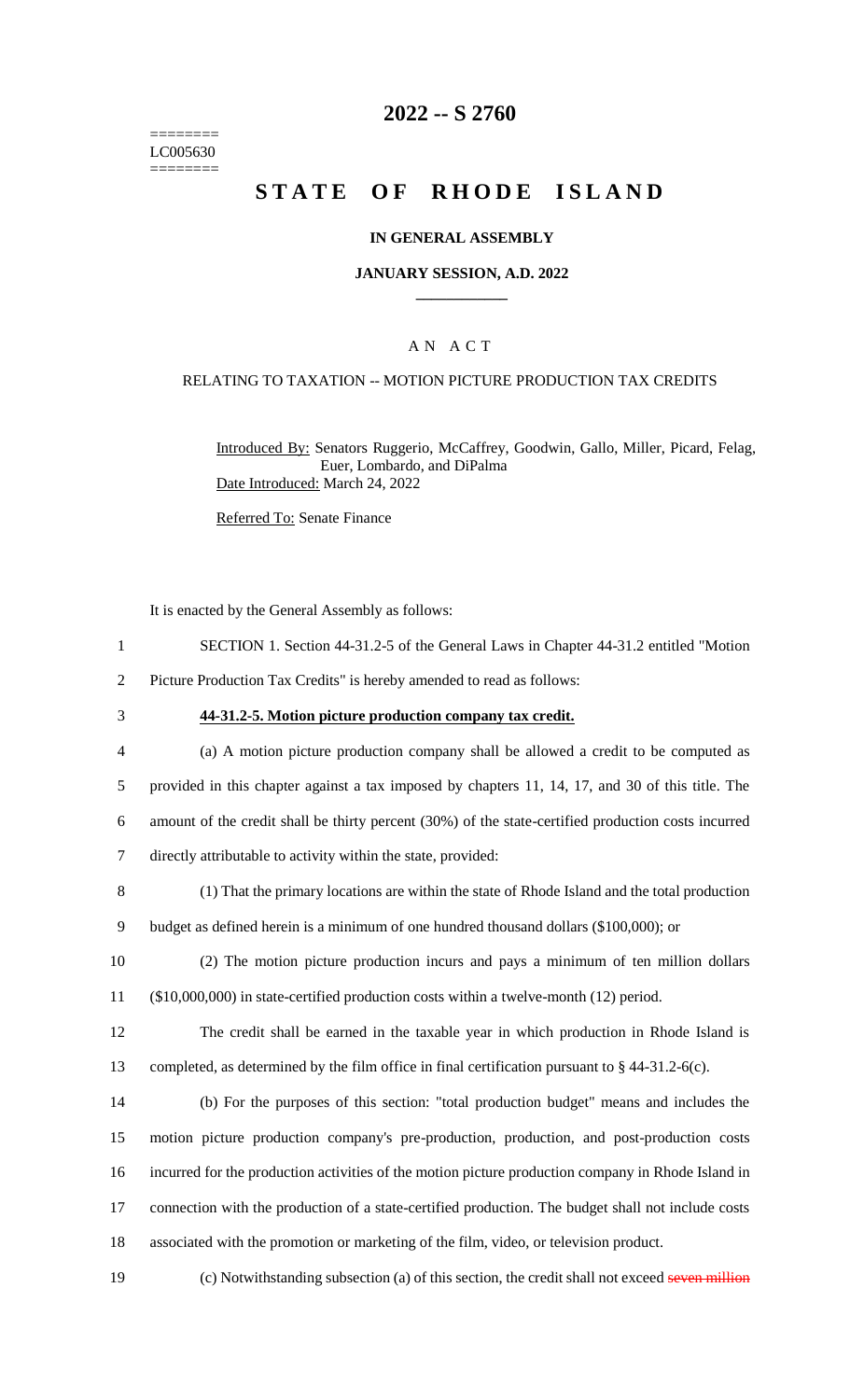1 dollars (\$7,000,000) ten million dollars (\$10,000,000) and shall be allowed against the tax for the taxable period in which the credit is earned and can be carried forward for not more than three (3) succeeding tax years. Pursuant to rules promulgated by the tax administrator, the administrator may 4 issue a waiver of the seven million dollars (\$7,000,000) ten million dollars (\$10,000,000) tax credit cap for any feature-length film or television series up to the remaining funds available pursuant to section (e) of this section.

 (d) Credits allowed to a motion picture production company, which is a subchapter S corporation, partnership, or a limited-liability company that is taxed as a partnership, shall be passed through respectively to persons designated as partners, members, or owners on a pro rata basis or pursuant to an executed agreement among such persons designated as subchapter S corporation shareholders, partners, or members documenting an alternate distribution method without regard to their sharing of other tax or economic attributes of such entity.

 (e) No more than fifteen million dollars (\$15,000,000) in total may be issued for any tax year beginning after December 31, 2007, for motion picture tax credits pursuant to this chapter and/or musical and theatrical production tax credits pursuant to chapter 31.3 of this title. After December 31, 2019, no more than twenty million dollars (\$20,000,000) in total may be issued for any tax year for motion picture tax credits pursuant to this chapter and/or musical and theater production tax credits pursuant to chapter 31.3 of this title. Said credits shall be equally available to motion picture productions and musical and theatrical productions. No specific amount shall be set aside for either type of production.

 (f) Exclusively for tax year 2022, the total amount of motion picture tax credits issued pursuant to this section and/or musical and theatrical production tax credits pursuant to chapter 31.3 of this title shall not exceed thirty million dollars (\$30,000,000).

 (g) Beginning in tax year 2023, the total amount of motion picture tax credits issued pursuant to this section and/or musical and theatrical production tax credits pursuant to chapter 31.3

- 26 of this title shall not exceed forty million dollars (\$40,000,000).
- SECTION 2. Section 44-31.2-11 of the General Laws in Chapter 44-31.2 entitled "Motion Picture Production Tax Credits" is hereby repealed.
- **44-31.2-11. Sunset.**
- No credits shall be issued on or after July 1, 2027, unless the production has received initial
- certification under § 44-31.2-6(a) prior to July 1, 2027.
- SECTION 3. This act shall take effect upon passage.

#### ======== LC005630 ========